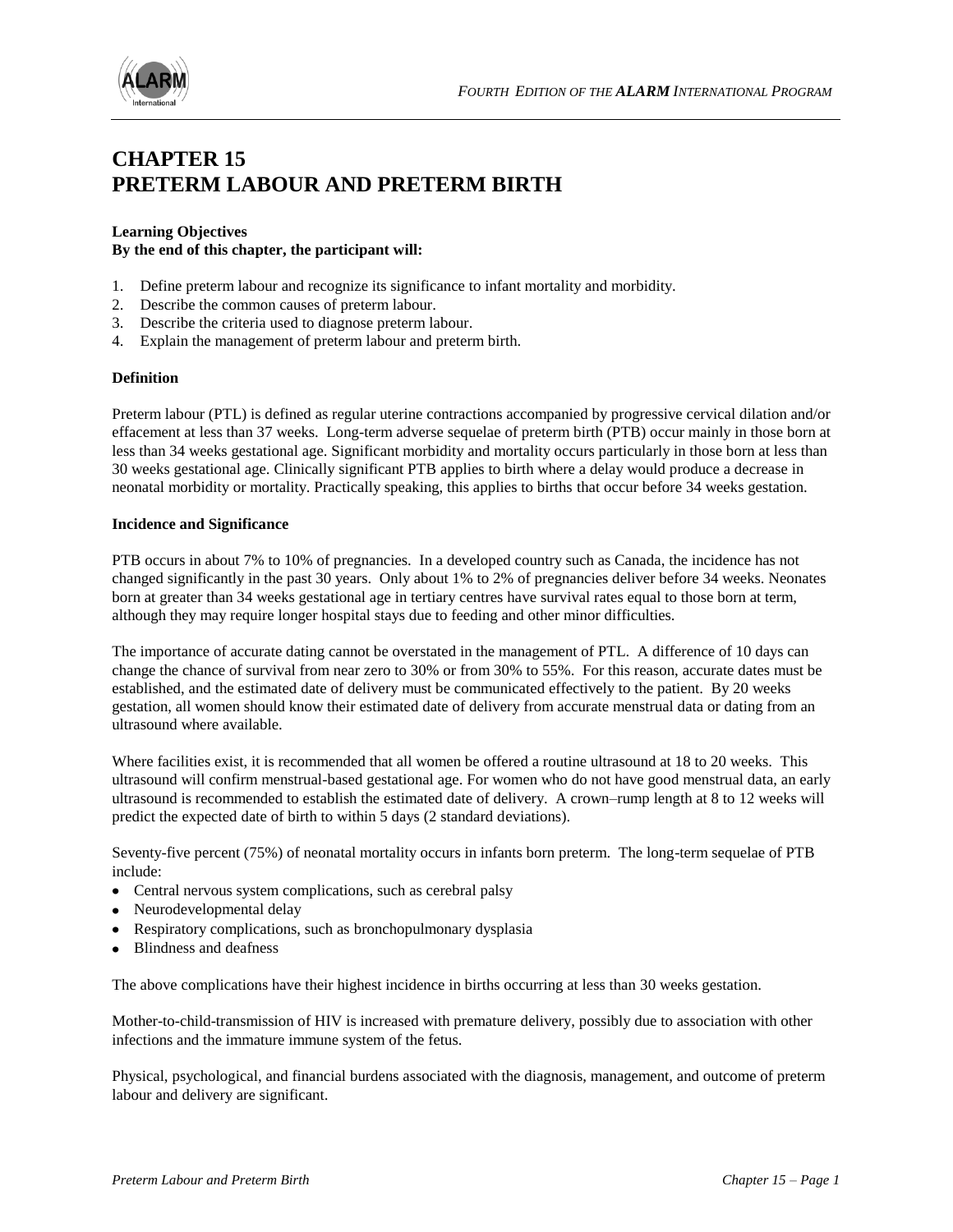



## **Etiology**

Preterm delivery may be secondary to:

- 1. Preterm premature rupture of membranes (30% to 40% of preterm births)
- 2. Spontaneous PTL with intact membranes (40% to 50% of preterm births)
- 3. Indications (20% to 28% of  $PTBs$ )<sup>1,2</sup>

The most common indications for a PTB include:

- Gestational hypertension
- Abnormal fetal monitoring findings
- Intrauterine growth restriction
- Placental abruption, often occult (i.e. hidden)
- Intrauterine demise
- Chorioamnionitis

#### **Risk Assessment for Preterm Labour and Preterm Birth**

- History of spontaneous PTB
- Preterm pre-labour rupture of membranes in current pregnancy
- Antepartum hemorrhage
- Uterine overdistension due to multifetal gestation or polyhydramnios
- Incompetent cervix or uterine anomaly (uterine abnormality)
- Fetal anomaly
- Second trimester bleeding
- Infection
	- Chorioamnionitis
	- Bacteriuria
	- Periodontal disease
	- Current bacterial vaginosis with a prior PTB
- Drugs, smoking (e.g. smoking >10 cigarettes/day), lifestyle, stress
- Domestic violence
- Demographic factors:
	- Maternal age <18 years and >35 years
	- Maternal weight <55 kg

#### **Interventions**

Where laboratory facilities exist, screening for and treating bacterial vaginosis in a woman who has had a prior PTB has been shown to reduce the risk of low birth weight (OR, 0.31; 95% CI, 0.13–0.75) and preterm pre-labour rupture of membranes (OR, 0.14; 95% CI, 0.05–0.38).<sup>3</sup>

Screening for and treating asymptomatic bacteriuria has been shown to reduce preterm delivery or low birth weight (OR, 0.60: CI, 0.45–0.80). 4

Bed rest, avoiding coitus, and home uterine monitoring have **not** been shown to decrease the PTB rate in randomized controlled trials.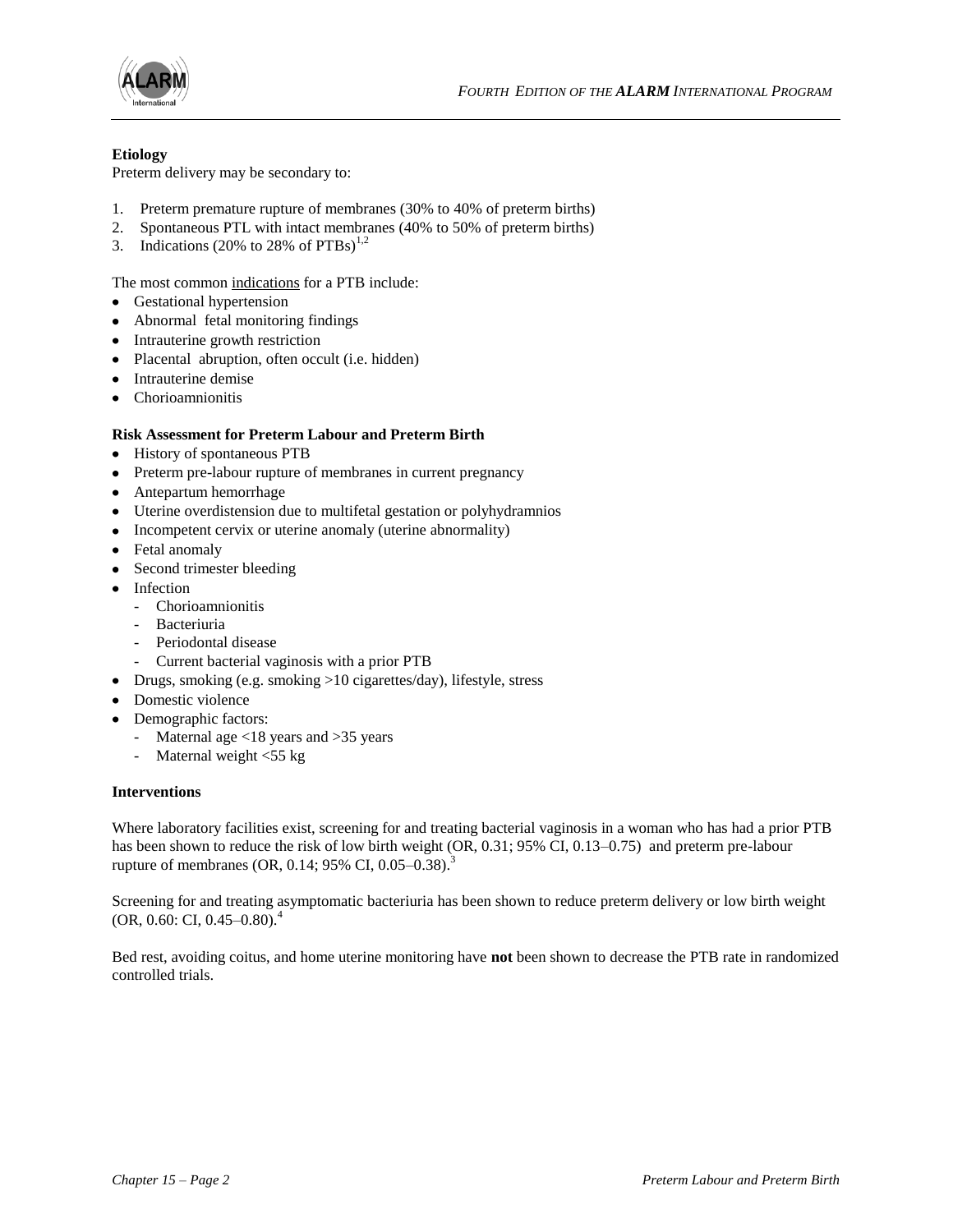

## **Diagnostic Strategies**

- 1. Early diagnosis
	- · Women should be instructed early in their antepartum care to be vigilant for signs and symptoms of impending PTL and to contact their health care provider or go to their health care facility. Signs and symptoms may include:
		- Contractions
		- Vaginal fluid loss
		- Vaginal bleeding
		- Maternal perception of changes in pelvic pressure, low dull backache, or vaginal discharge
- 2. In the presence of worrisome signs and symptoms, women should be encouraged to report to their health care provider, health centre, or local hospital immediately.
- 3. Timely physical assessment to confirm PTL

Clinical suspicion should be raised by the presence of uterine contractions combined with a cervical examination suggesting early dilation and/or effacement. This approach facilitates early institution of therapy but results in a 50% over-diagnosis of PTL.

## **Management of Preterm Labour**

To ensure appropriate management of PTL, every health care provider should have the skills to:

- Identify the cause of PTL and treat the underlying cause, when possible
- Attempt to arrest or stop labour when appropriate
- Intervene to minimize neonatal morbidity and mortality

#### **Assessment**

## **Establish dates**

- Review history of pregnancy with the woman (estimated date of delivery, menstrual history, ultrasounds)
- Examine the prenatal record for menstrual history, estimated date of delivery, information from dating ultrasound, and clinical growth

## **Evaluate contractions**

- History (frequency, intensity, duration, changes with time)
- Abdominal examination for uterine activity
- Tocodynamometer, if available

## **Cervical assessment**

- Sterile speculum exam initially to rule out preterm pre-labour rupture of membranes (PPROM) and to obtain cultures, if indicated
- Digital examination after prerupture of membranes ruled out to determine position, dilation and effacement

## **Prolongation of Pregnancy**

No intervention has been shown to reduce the incidence of PTB. However, tocolysis has been shown to prolong pregnancy for 48 hours or more. This provides the window of opportunity for the administration and absorption of glucocorticoids. It also allows for the transportation of the woman to a tertiary centre if necessary. In a significant percentage of women in PTL, tocolysis may be contraindicated.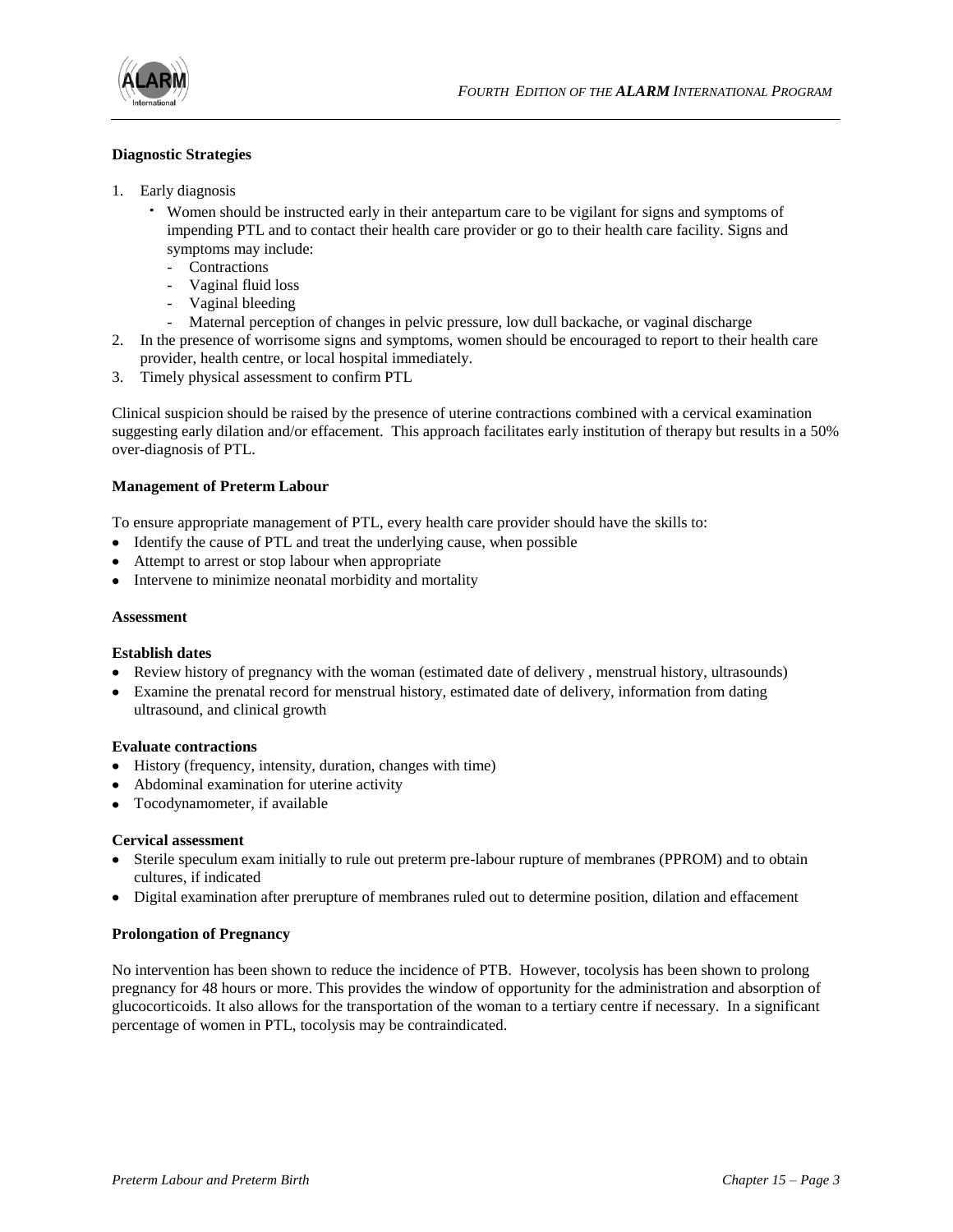

## **Antenatal glucocorticoid therapy**

The benefits of antenatal glucocorticoid therapy are now definitively established. Betamethasone and dexamethasone cross the placenta and induce enzymes that accelerate fetal pulmonary maturity. It takes 48 hours after the first dose for the full benefit to be achieved. An incomplete course of steroid therapy may still offer worthwhile benefits. The graph below shows the meta-analysis of steroids in PTL.<sup>5</sup> Both betamethasone and dexamethasone have been shown to reduce respiratory distress syndrome (RDS) and intraventricular hemorrhage. Betamethasone, but not dexamethasone, has been shown to reduce cystic periventricular leukomalacia and perinatal mortality overall.

#### **Figure 1 - Antenatal steroids versus no treatment<sup>a</sup>**



#### **Recommendations for antenatal steroids**

**Everyone** who is at increased risk of a preterm delivery is a candidate for antenatal steroid therapy.

## *When should steroid therapy be given?*

- Lower gestation limit viability
- Upper gestational limit is 34 weeks
- Prophylactic administration depends on diagnosis and risk
- Repeated administration use restricted to ongoing clinical trials  $\bullet$

## *Steroid options*

l

- Betamethasone l2mg IM q 24h H 2 doses (preferred)
- $\bullet$  Dexamethasone 6mg IM q 12h H 4 doses

 $^{\circ}$  **Abbreviations used in figure 1**: RR = relative risk, CI = confidence interval, RDS = respiratory distress syndrome,  $IVH =$  intraventricular hemorrhage,  $Dx =$  diagnosis,  $NEC =$  necrotizing enterocolitis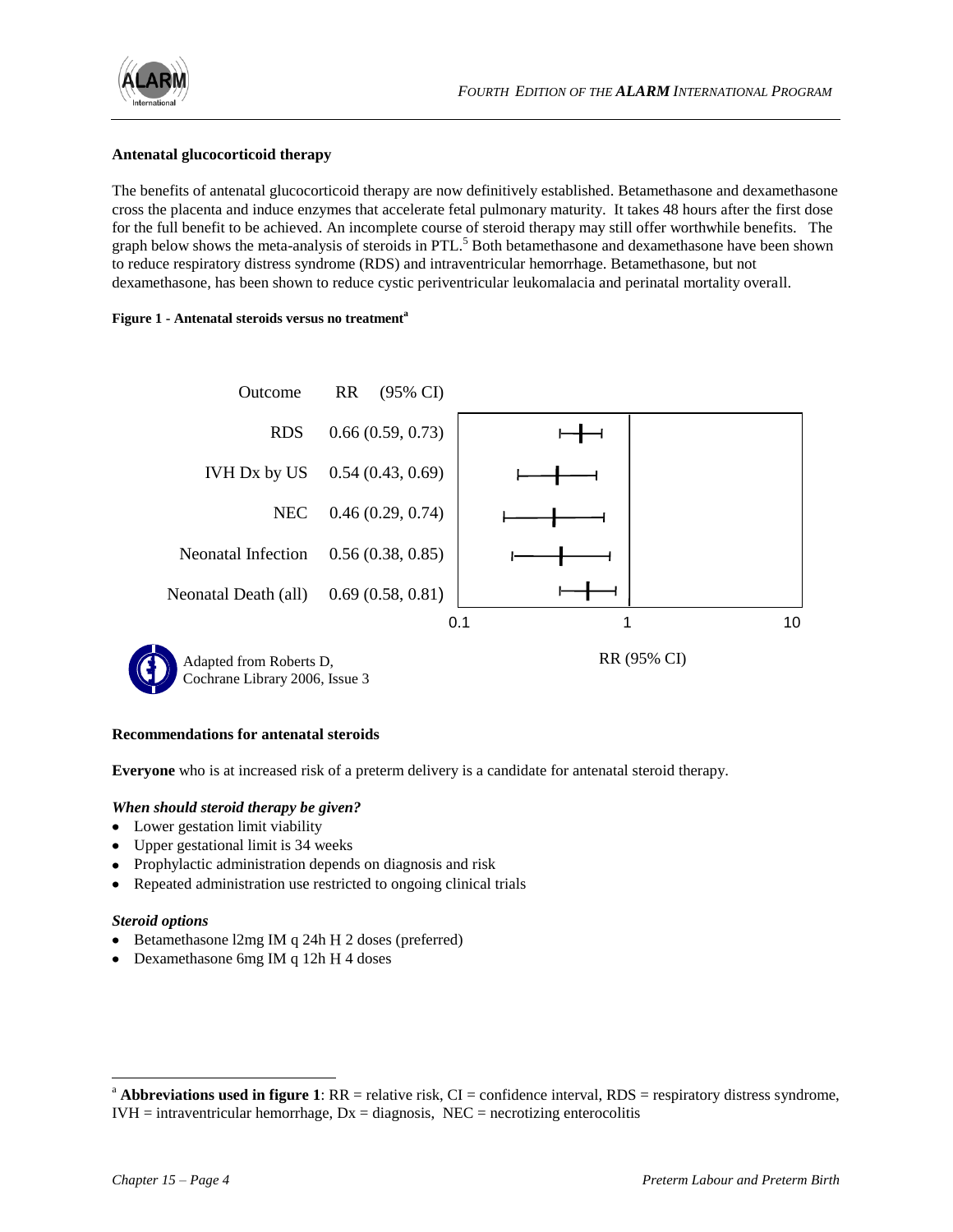

## *Caution with the use of steroids*

- If immediate delivery is indicated, do not delay to wait for steroid effect
- Will increase the maternal blood sugar in women with diabetes
- Will increase the white blood cells
- Caution should be used when corticosteroids are given in the presence of cardiac disease, active tuberculosis, gastric ulcers, chorioamnionitis and placental abruption

# **Tocolytics with Evidence for Some Efficacy**

- **Calcium channel blockers (nifedipine)**
	- No placebo controlled trials
	- The Cochrane Database of Systematic Reviews 2003, Issue 1)
		- · Twelve trials (n=1029) comparing nifedipine with another tocolytic (mainly betamimetics)
			- lower rate of delivery within 7 days and <34 weeks, reduced rates of RDS, necrotizing enterocolitis, intraventricular hemorrhage, and jaundice with nifedipine (These significant findings are driven mainly by one study finding significant differences.<sup>6</sup>
			- fewer side effects and hence less need to discontinue treatment
	- Dose: Ideal dosage regimen not yet determined, but many centres in Canada are using this as their first line tocolytic. Typical regimens include a loading dose of 10 mg to 30 mg with repeat doses of 10 mg to 20 mg if contractions continue.
	- Side effects: Generally well tolerated, but may cause maternal dizziness, lightheadedness, headache, flushing, nausea, and transient hypotension

## **Prostaglandin synthetase inhibitors (indomethacin)**

- Cochrane Database of Systematic Reviews 2005, Issue 215
	- · Three small trials (n=106) compared with placebo:
		- more effective than placebo in delaying delivery to  $>37$  weeks (This finding is based on only one small study.)
	- · Five trials compared with other tocolytics:
- More effective in delaying delivery to >37 weeks and decrease in maternal drug reaction requiring cessation of treatment
- Consult local tertiary centre as to local standard of care
- Dose: 100 mg suppository for transport and repeat 25 mg to 50 mg q 6 hours for a maximum of 48 hrs
- **Fetal complications**
	- Should not be used after 32 weeks gestation because of increased sensitivity of the ductus arteriosus to closure
	- Reduced fetal urine production causing oligohydramnios; neonatal renal insufficiency has been reported.

# **Oxytocin antagonists (Atosiban)**

- Not approved by Health Canada or US Food and Drug Administration but available in Europe
- Cochrane Database of Systematic Reviews 2005, Issue 316
	- · Two trials compared with placebo (n=613)
		- Atosiban resulted in <u>lower</u> infant birth weight and more maternal adverse drug reactions.
	- · Four trials (n=1035) compared with betamimetics:
		- Atosiban increased the numbers of infants born under 1500 grams and fewer maternal drug reactions requiring treatment cessation.
- The use of Atosiban is not supported and the increase in infant deaths is of concern.

# **adrenergic agonists (ritodrine, terbutaline)**

- Ritodrine and terbutaline are not approved for obstetric use in Canada.
- Cochrane Database of Systematic Reviews 2004, Issue 417
	- · Eleven trials compared with placebo (n=1332)
		- more effective than placebo in delaying delivery by at least 48 hours
		- significant maternal side effects including chest pain; dyspnea; tachycardia; palpitation; tremor; headaches; hypokalemia; hyperglycemia; nausea/vomiting; and nasal stuffiness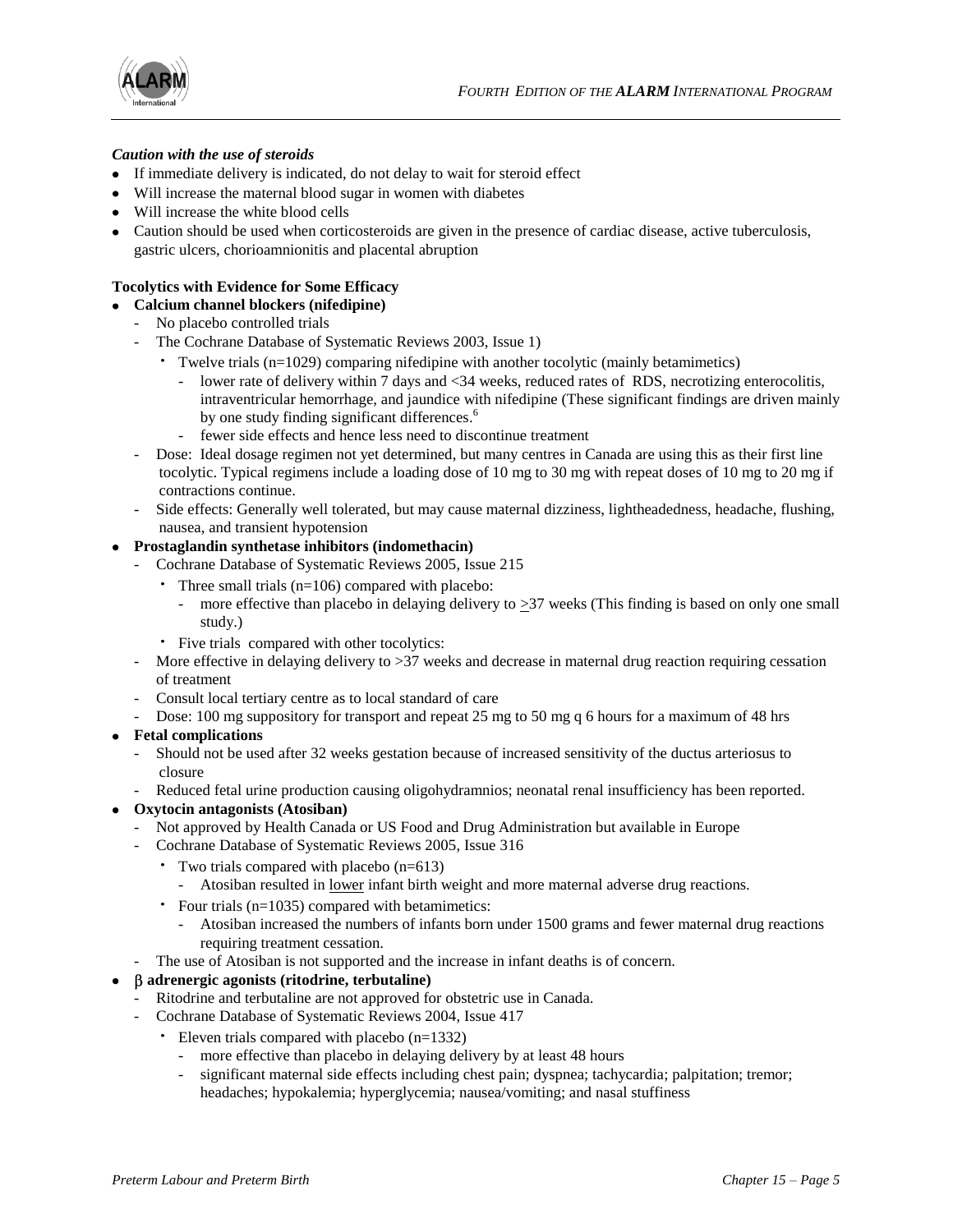

## **Tocolytics with No Evidence for Efficacy**

- **Magnesium sulphate** 
	- Cochrane Database of Systematic Reviews 2002, Issue 418
		- Three trials compared with placebo, 20 trials compared with other tocolytics (many poor quality studies)
		- · **no benefit** at any dose as a tocolytic
- Progesterone
	- · Progesterone is **NOT** a tocolytic and is **NOT** effective as a tocolytic.
	- · Progesterone has been used to prevent PTL in women with a history of PTL and PTB. There is a multicentre trial taking place now in Canada to determine if it is effective used in this situation.

#### **Contraindications to Tocolysis**

- Any contraindications to continuing the pregnancy
	- Gestational hypertension with proteinuria or other medical indication
	- Chorioamnionitis
	- Mature fetus
	- Imminent delivery
	- Intrauterine fetal death or lethal fetal abnormality
- Contraindications to specific tocolytic agents

For the following interventions, there is no evidence of any benefit. However, there may not have been sufficient studies to evaluate the effectiveness of some of these interventions:

- Bed rest
- Fluid bolus
- Sedation, narcotics
- Home uterine activity monitoring

#### **Minimizing Neonatal Morbidity and Mortality**

Respiratory distress syndrome is a major concern with preterm delivery. Intraventricular hemorrhage, necrotising enterocolitis, persistent pulmonary hypertension and other respiratory conditions are also associated with PTB and are more likely to occur in newborns with RDS. In the past, RDS accounted for more than one-fifth of all neonatal deaths. The increased use of antenatal steroids and innovations in neonatal care has reduced its occurrence.

#### **Maternal transport**

The decision to transport should be made in consultation with the receiving health care provider. Where possible, a birth attendant should accompany the woman. Family members should also accompany the woman.

#### **Consider**

- Availability of neonatal and obstetrical care
- Availability of transport and skilled personnel
- Travel time
- Stability of the woman and her fetus
- Risk of delivery en route
	- parity, length of previous labour
	- cervical status
	- contractions: response to tocolytics, if administered
	- presentation of fetus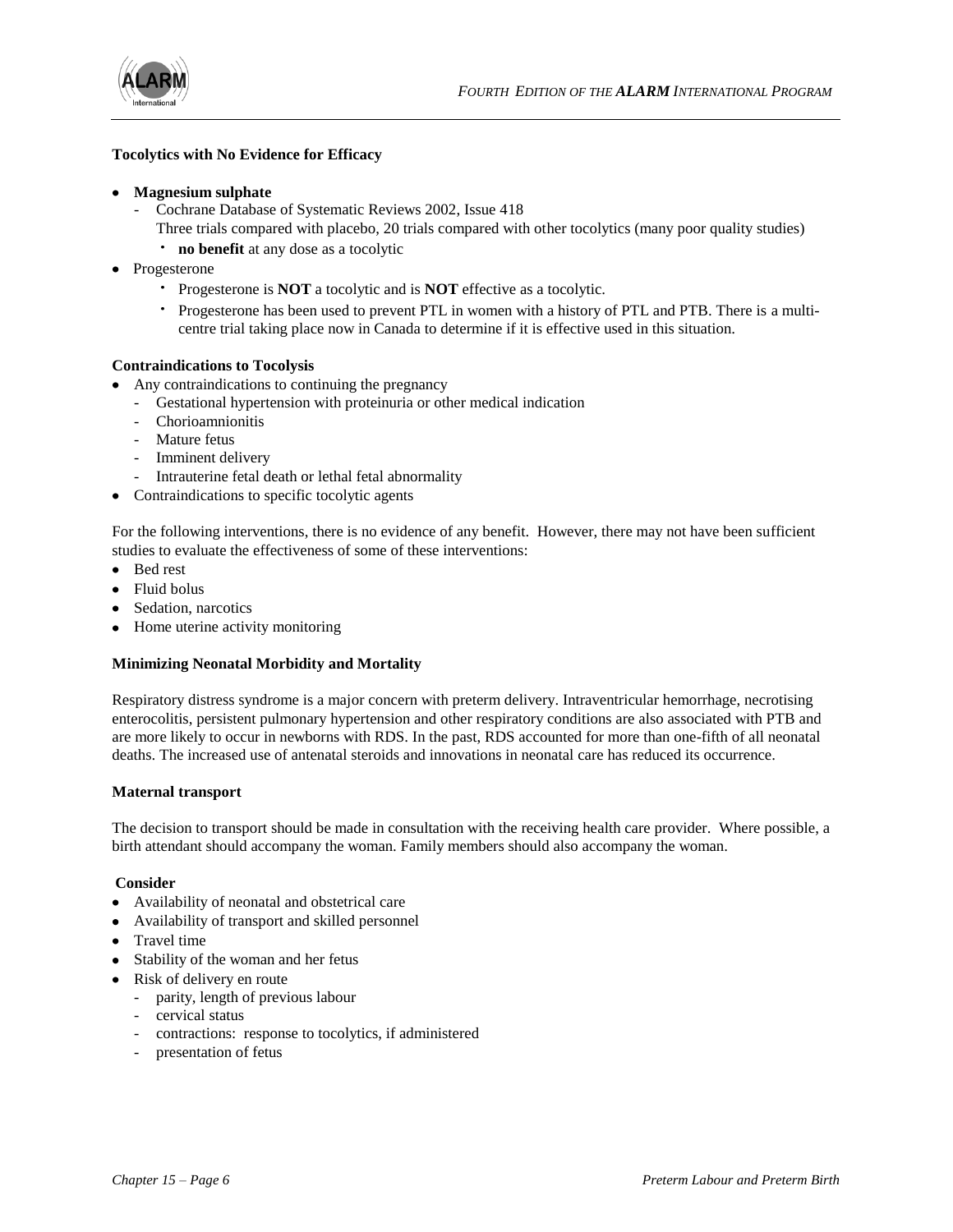

## **Transport plan**

Every health care facility should have a transport protocol that includes:

- Copies of antenatal forms, lab results, ultrasound reports
- Guidelines for communication
	- with patient and family
	- with receiving physician re indication, stabilization, mode of transport, and estimated time of arrival
- Provision for an appropriate skilled birth attendant for transport
- Provision for IV access, indicated medications, and appropriate equipment to be sent with the woman
- Assessment of patient immediately prior to transport

These issues are detailed in the Society of Obstetricians and Gynaecologists of Canada's *Maternal Fetal Transport Guidelines*: <http://www.sogc.org/guidelines/public/165E-PS-October2005.pdf> **Location of preterm birth**

It has been clearly shown that preterm infants born in tertiary-care (level III) centres, hospitals with neonatal intensive care facilities experience less mortality and long-term morbidity than those born in other settings.

| Best:  | Level III Hospital with neonatal intensive care unit |
|--------|------------------------------------------------------|
|        | Level II Hospital                                    |
|        | Level I Hospital                                     |
| Worst: | During Transport                                     |

#### **Summary**

- Diagnose promptly and accurately.
- Identify and treat underlying cause if possible.
- Attempt to prolong pregnancy if indicated to permit administration of steroid therapy.
- Intervene to minimize neonatal morbidity and mortality.
	- If resources are available, use the mnemonic STAT to remember the most appropriate management plan:
		- · Steroids: Antenatal steroid therapy
		- · Tocolytics: If indicated
		- · Antibiotics: GBS (group B streptococcus) prophylaxis
		- · Transport Assessment prior to transportation and availability of a skilled attendant

#### **Other tools to predict a preterm delivery**

• Fetal fibronectin

Fetal fibronectin is a glycoprotein whose presence in cervicovaginal secretions before 34 weeks gestation is associated with PTL and PTB. Its main benefit has been shown to be its negative predictive value. A negative fetal fibronectin indicates a low probability of delivery within 7 to 14 days, even in the presence of contractions. The chance of delivering within 14 days of a negative fetal fibronectin (in women with symptoms) is 1% to 5%. The chance of delivering within 14 days with a positive test in women with symptoms is 17% to 41% (the positive predictive value). In a recent Canadian study of symptomatic women, it was found that a negative fetal fibronectin result conferred a 97.4% chance of not delivering within 7 days. 7

Fetal fibronectin testing is currently being advocated in some Canadian centres to assist in the diagnosis of PTL. The hope is that such testing will result in a decrease in unnecessary hospital admissions, transports, and potential treatment with steroids and tocolytics.

Routine screening for fetal fibronectin is NOT advised. It may be a valuable screening tool when women are reporting signs and symptoms of PTL such as contraction or increased vaginal discharge.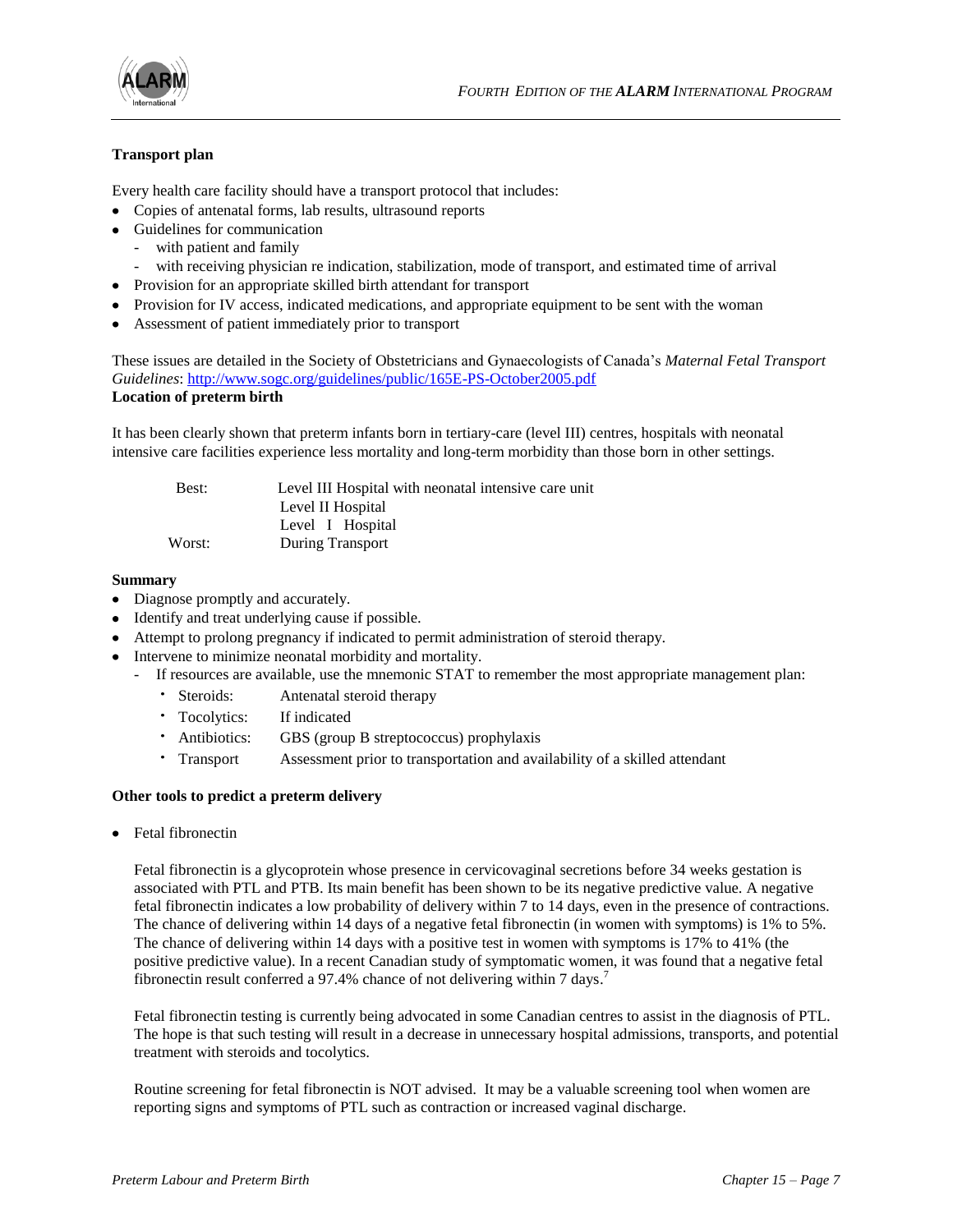

• Cervical length measured by transvaginal sonography

Cervical length has a normal distribution throughout gestation. The mean length at 24 to 28 weeks gestation is approximately 35 mm.

The probability of PTB increases when the cervical length is <30 mm, especially in women at increased risk of PTB (e.g., those with a history of PTB). Funneling of the internal cervical os may be seen on ultrasound imaging, but is only significant when the residual cervical length is short. Transvaginal ultrasound imaging is preferred because transabdominal scanning requires some urine in the maternal bladder that may affect the cervical length (Iams, 2003).



- 1. Accurate diagnosis of PTL is difficult. Using risk factors to identify a woman in PTL may sometimes assist in the diagnosis, but it cannot predict PTL.
- 2. When PTL is suspected, tocolysis is appropriate to allow the administration of steroid therapy to improve neonatal mortality and morbidity.

*Suggestion for Applying the Sexual and Reproductive Rights Approach to this Chapter*

Having a preterm baby can be quite stressful for new parents. Ensure that the mother and her baby stay together by promoting "kangaroo care"\*. Not only does this keep the baby warm but is also helps to alleviate the stress of delivering a small baby and creates a good start for building attachment or closeness to the new baby. Some mothers need lots of support. All mothers should be encouraged to give their baby breast milk even if the baby is too immature to suck. Cup feeding breast milk is a feeding option that should be promoted.

\**Kangaroo care* is a way of holding a preterm baby so that there is skin-to-skin contact between the baby and the person holding it. The baby is naked or wearing only a diaper, is held against the parent's bare chest.

## **Resources:**

- Anotayanonth S, Subhedar NV, Neilson JP, Harigopal S. Betamimetics for inhibiting preterm labour [Cochrane review]. In: Cochrane Database of Systematic Reviews 2004 Issue 4. Chichester (UK): John Wiley & Sons, Ltd; 2004. DOI: 10.1002/14651858.CD004352.pub2.
- British Columbia Reproductive Care Program. Preterm labour [Obstetric guideline 2A]. Vancouver: British Columbia Reproductive Care Program; 2005. Available: <http://www.rcp.gov.bc.ca/guidelines/Obstetrics/Master%20OB2A%20PTL%20March%202005.pdf> (accessed 2006 Oct 31).
- Canadian perinatal health report 2003. Ottawa: Health Canada; 2003. Cat no H49-142/2003E. Available: [http://www.phac-aspc.gc.ca/publicat/cphr-rspc03/pdf/cphr-rspc03\\_e.pdf](http://www.phac-aspc.gc.ca/publicat/cphr-rspc03/pdf/cphr-rspc03_e.pdf) (accessed 2006 Nov 1).
- Crowther CA, Hiller JE, Doyle LW. Magnesium sulphate for preventing preterm birth in threatened preterm labour [Cochrane review]. In: Cochrane Database of Systematic Reviews 2002 Issue 4. Chichester (UK): John Wiley & Sons, Ltd; 2002. DOI: 10.1002/14651858.CD001060.
- Demianczuk NN, Van den Hof MC. The use of first trimester ultrasound [SOGC clinical practice guideline no 135]. J Soc Obstet Gynaecol Can 2003;25(10):864-9. Available: [http://www.sogc.org/guidelines/public/135E-](http://www.sogc.org/guidelines/public/135E-CPG-October2003.pdf)[CPG-October2003.pdf.](http://www.sogc.org/guidelines/public/135E-CPG-October2003.pdf) (accessed 2007 May 25)
- Iams JD. Prediction and early detection of preterm labor. Obstet Gynecol 2003;101(2):402-12.